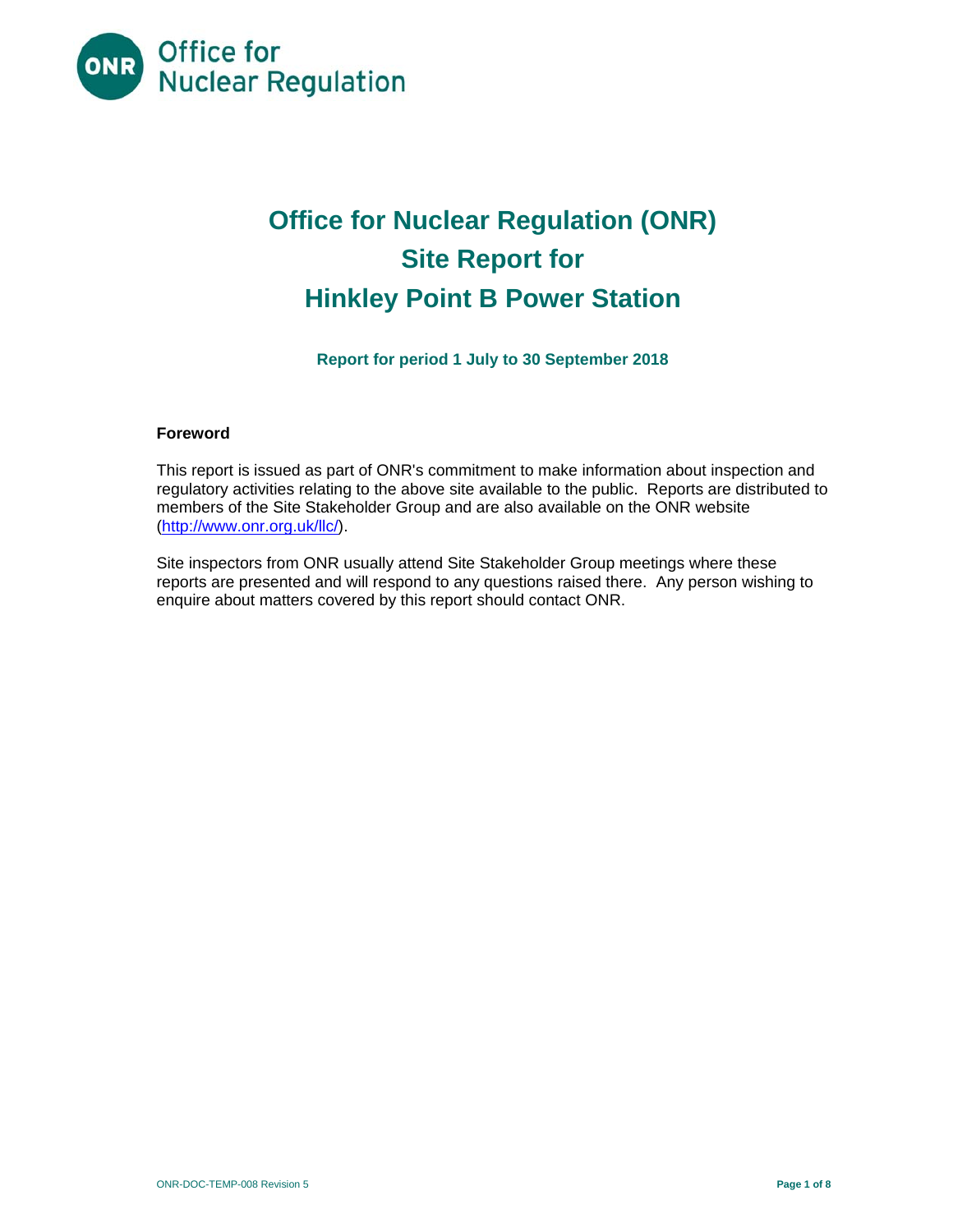# **TABLE OF CONTENTS**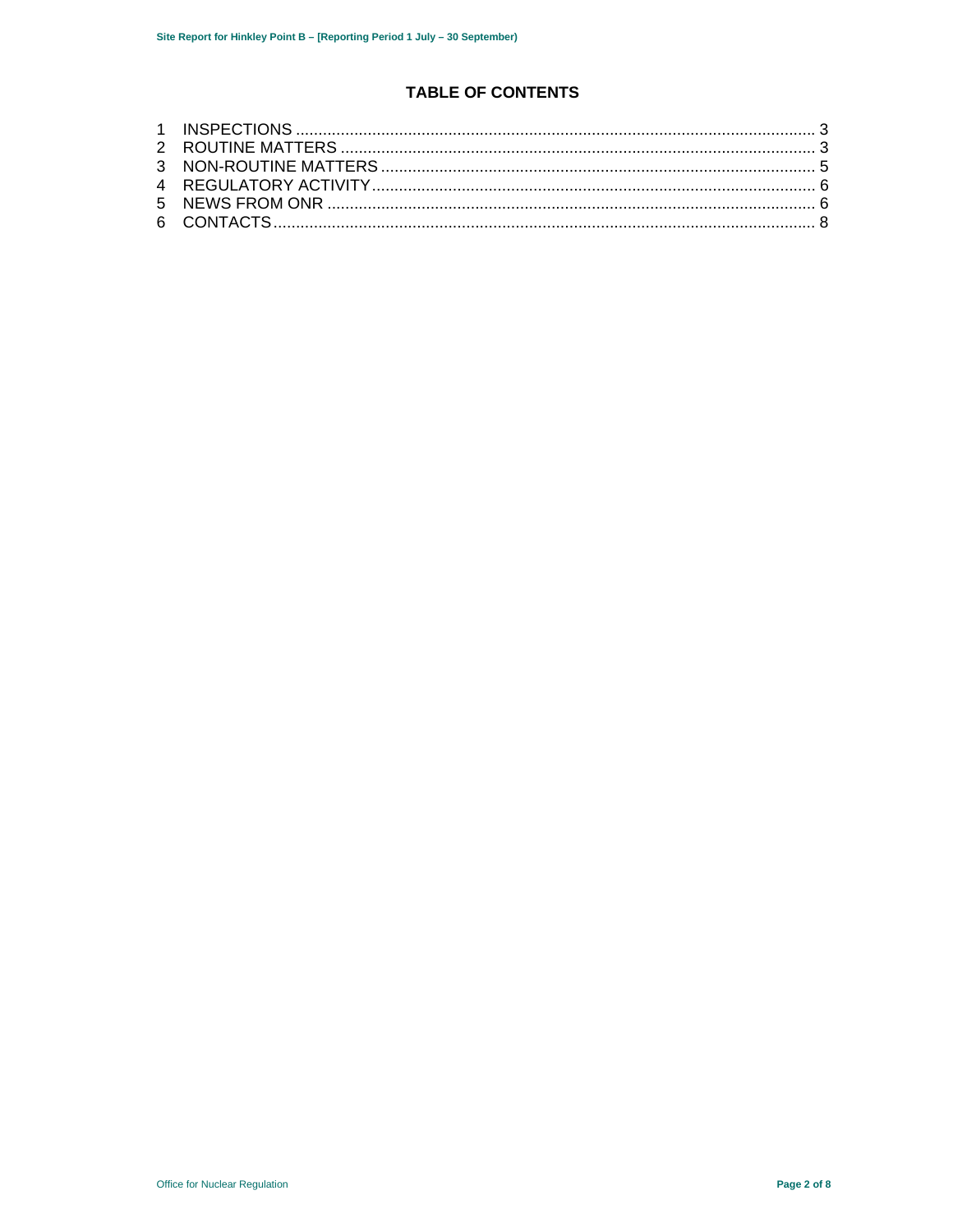#### **1 INSPECTIONS**

## **1.1 Dates of inspection**

- 1. The ONR site inspector made inspections on the following dates during the report period:
	- $\bullet$  17 18 July 2018
	- $-14 15$  August 2018
	- 3 -5 and 25 26 September 2018
- 2. In addition, ONR specialist inspectors undertook inspections on the following dates during the quarter:
	- 4 5 September (Nuclear Safety, Emergency Preparedness and Response and Fire Safety)
	- 25 26 September (Fuel and Core and Control and Instrumentation)

# **2 ROUTINE MATTERS**

## **2.1 Inspections**

- 3. Inspections are undertaken as part of the process for monitoring compliance with:
	- **the conditions attached by ONR to the nuclear site licence granted under the** Nuclear Installations Act 1965 (NIA65) (as amended);
	- **the Energy Act 2013**
	- the Health and Safety at Work Act 1974 (HSWA74); and
	- regulations made under HSWA74, for example the lonising Radiations Regulations 2017 (IRR17) and the Management of Health and Safety at Work Regulations 1999 (MHSWR99).
- operations, maintenance, projects, modifications, safety case changes and any other 4. The inspections entail monitoring licensee's actions on the site in relation to incidents, matters that may affect safety. The licensee is required to make and implement adequate arrangements under the conditions attached to the licence in order to ensure legal compliance. Inspections seek to judge both the adequacy of these arrangements and their implementation.
- 5. In this period, routine inspections of Hinkley Point B covered the following:

## Consignment of Nuclear Matter.

- 6. This inspection was carried out against Licence Condition 5 (Consignment of Nuclear Matter). The purpose of this licence condition is to control the sites that certain types of nuclear matter are consigned to and to require that records are kept of all nuclear matter consigned from the site.
- 7. The ONR Inspector sampled the licensee's arrangements and records generated for Radioactive Material Transport and for Fuel Transport in particular. The ONR inspector was satisfied that the licensee arrangements and their implementation were in compliance with LC5. The inspector was satisfied that an IIS rating of green against LC5 is merited.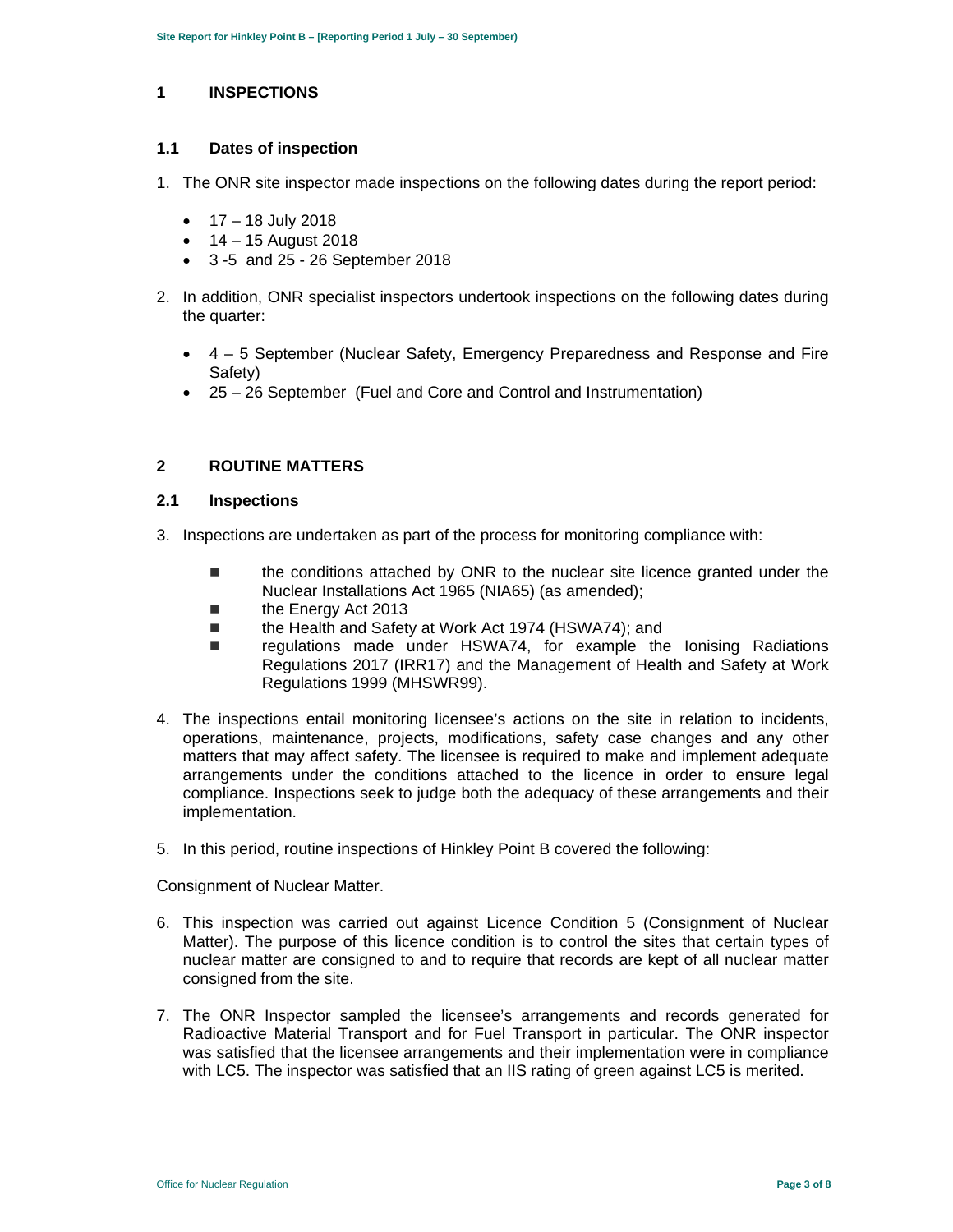#### Radiological Protection

- 8. This Inspection was carried out against Licence Condition 18 (Radiological Protection). The purpose of this licence condition is to require the licensee to have arrangements for assessing the average effective dose and to allow ONR to set a level of average effective dose that would require notification to ONR if exceeded.
- 9. The ONR inspector sampled the licensee's arrangements for dose assessment and classification of groups, as well as the records of the average dose assessment for the classes of people described in the licensee's arrangements. The Inspector was satisfied that the licensee arrangements and their implementation were in compliance with LC18. The Inspector was satisfied that an IIS rating of green against LC18 was merited.

#### Incidents on Site

- 10. This Inspection was carried out against Licence Condition 7 (Incidents on Site). The purpose of this licence condition is to ensure that incidents on the site are notified, recorded, investigated and reported by the licensee.
- compliance with LC7 and that an IIS rating of green against LC7 was merited. 11. The ONR inspector sampled the licensee's arrangements for screening of events, the reporting and notification of events to ONR, the sentencing of events to ensure an appropriate level of investigation and the quality of investigations. The Inspector noted that a number of Follow Up Reports for events that had been formally notified to ONR were overdue and a formal level 4 issue was raised to ensure that this was addressed. The inspector was satisfied that the licensee arrangements and their implementation were in

#### Organisational Capability

- and make and implement arrangements to control any change to its organisational 12. This Inspection was carried out against Licence Condition 36 (Organisational Capability). The purpose of this licence condition is to ensure the licensee provides and maintains adequate financial and human resources to ensure the safe operation of the licensed site, structure or resources which may affect safety.
- 13. The ONR inspector sampled the licensee's arrangements for developing and maintaining the baseline as well as the effectiveness of the vulnerability analysis for the organisation. The inspector also sampled some examples of change assessments and the control of their implementation. The inspector noted that whilst the changes sampled appeared to be well controlled, there was a lack of clarity over which actions were required to be completed before a change was implemented and a formal level 4 issue was raised to address this. Overall The inspector was satisfied that the licensee arrangements and their implementation were in compliance with LC36 and that an IIS rating of green against LC36 was merited.

#### System Based Inspections (SBI)

 systems. Each site has a safety case that demonstrates how it operates safely. For ONR believes that this will provide more robust assurances of the site's safe operation and 14. In addition to our compliance inspections based on the conditions attached to the nuclear site licence, ONR inspectors also inspect operating reactors against safety related advanced gas cooled reactors, each of approximately thirty key systems will be inspected against the claims made upon them by the safety case. The aim is to systematically inspect all the significant safety related systems within a five-year cycle (six per year). how the safety case is being implemented. Each of these system based inspections considers the relevant licence conditions below: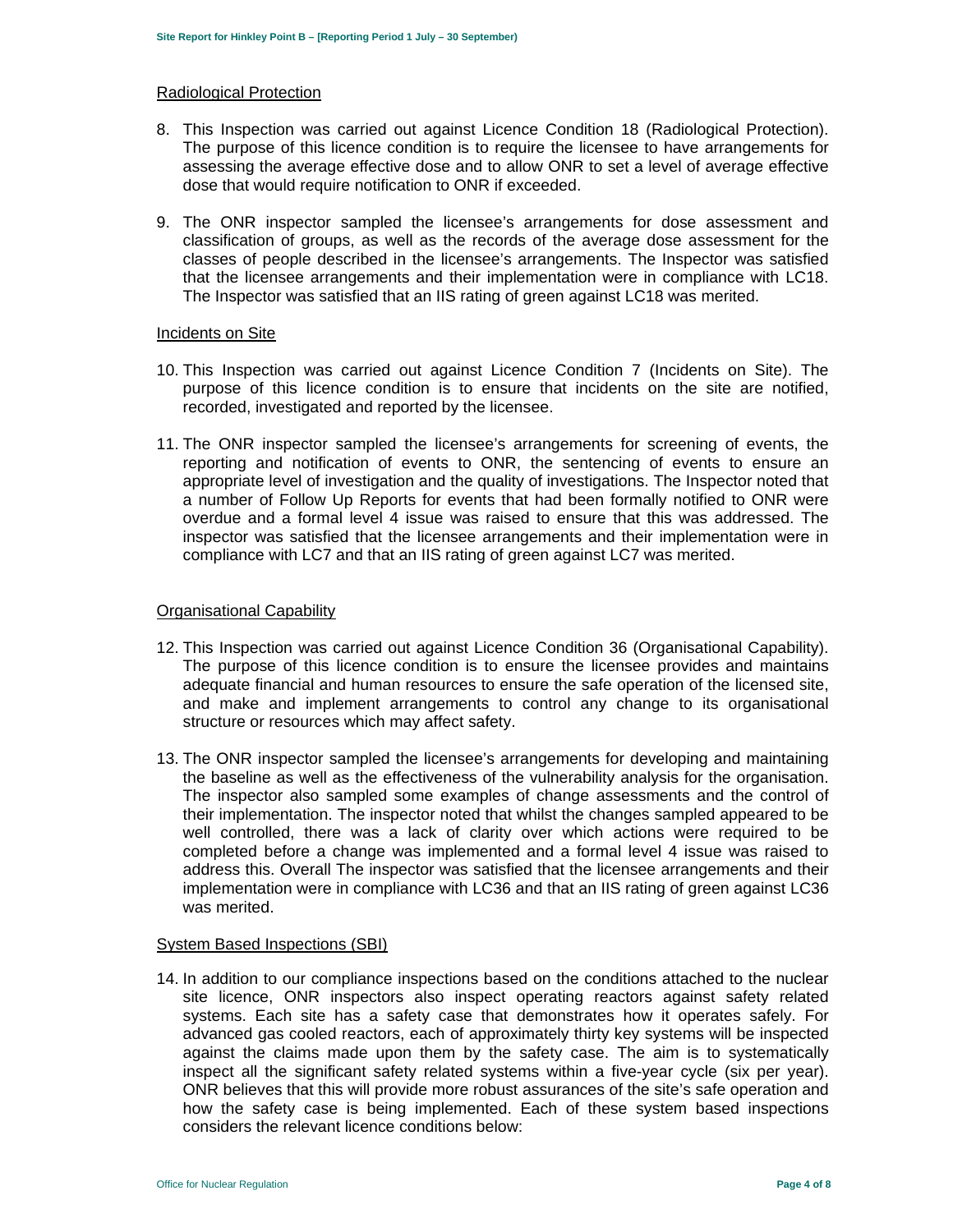- Licence condition 10: Training
- Licence condition 23: Operating rules
- Licence condition 24: Operating instructions
- Licence condition 27: Safety mechanisms
- Licence condition 28: Examination, inspection, maintenance and testing
- Licence condition 34 (if applicable): Leakage and escape of radioactive material and radioactive waste
- 15. In this period one system based inspection (SBI) was carried out:

## Irradiated Fuel Dismantling Facility (SBI 16)

16. This System Based Inspection (SBI) was performed, because of the potential for a fault during certain operations within this facility to result in an off-site consequence. The aim of the inspection was to confirm that the Irradiated Fuel Dismantling Facility (IFDF), with its associated operating instructions and maintenance schedule, is able to meet the safety case functional requirements. The Inspection concluded that overall the IFDF system met the requirements of the safety case and was adequately safe and LCs 23, 24, 27 and 28 were rated as green. However, a significant shortfall was identified with respect to training in response to a change in the actions required by the operator in the case of dropped fuel, which was rated as amber. A formal level 3 regulatory issue was raised to address this and in accordance with ONR arrangements the finding with respect to training will be considered against ONR's Enforcement Management Model.

# **2.2 Other work**

 basis to test the station's emergency arrangements. The exercise scenario involved a 17. On 5 September 2018, ONR observed the annual Level 1 demonstration emergency exercise. The scenario was agreed with ONR before the exercise and provided a sound large fuel spill from a delivery tanker causing a fire, which had a potential threat to nuclear safety due to the proximity to safety related equipment. The scenario included a significant amount of casualties at different locations and with different injuries. In addition the scenario involved a failure of the electronic muster system and the loss of the control room supervisor part way through the exercise due to illness. The exercise was designed to put the Access Control Point and casualty management under pressure. The exercise objectives were met and ONR observed a number of areas of good practice and also some opportunities for further improvement. Overall ONR judged this to have been an adequate demonstration of the station's arrangements made under Licence Condition 11.

#### **3 NON-ROUTINE MATTERS**

- 18. Licensees are required to have arrangements to respond to non-routine matters and events. ONR inspectors judge the adequacy of the licensee's response, including actions taken to implement any necessary improvements. One non-routine matters arose in the period.
	- but the immediate cause appears to be due to stiffness of the valve, making the operator believe the valve was fully open, when this was not the case. The valve was During a pause in refuelling operations, one of the emergency diesels required to support refuelling stopped operating. This was found to be due to a valve supplying fuel to the diesel not being opened fully. An investigation by the licensee is on-going, fully opened and the diesel confirmed to be operational before refuelling operations were restarted.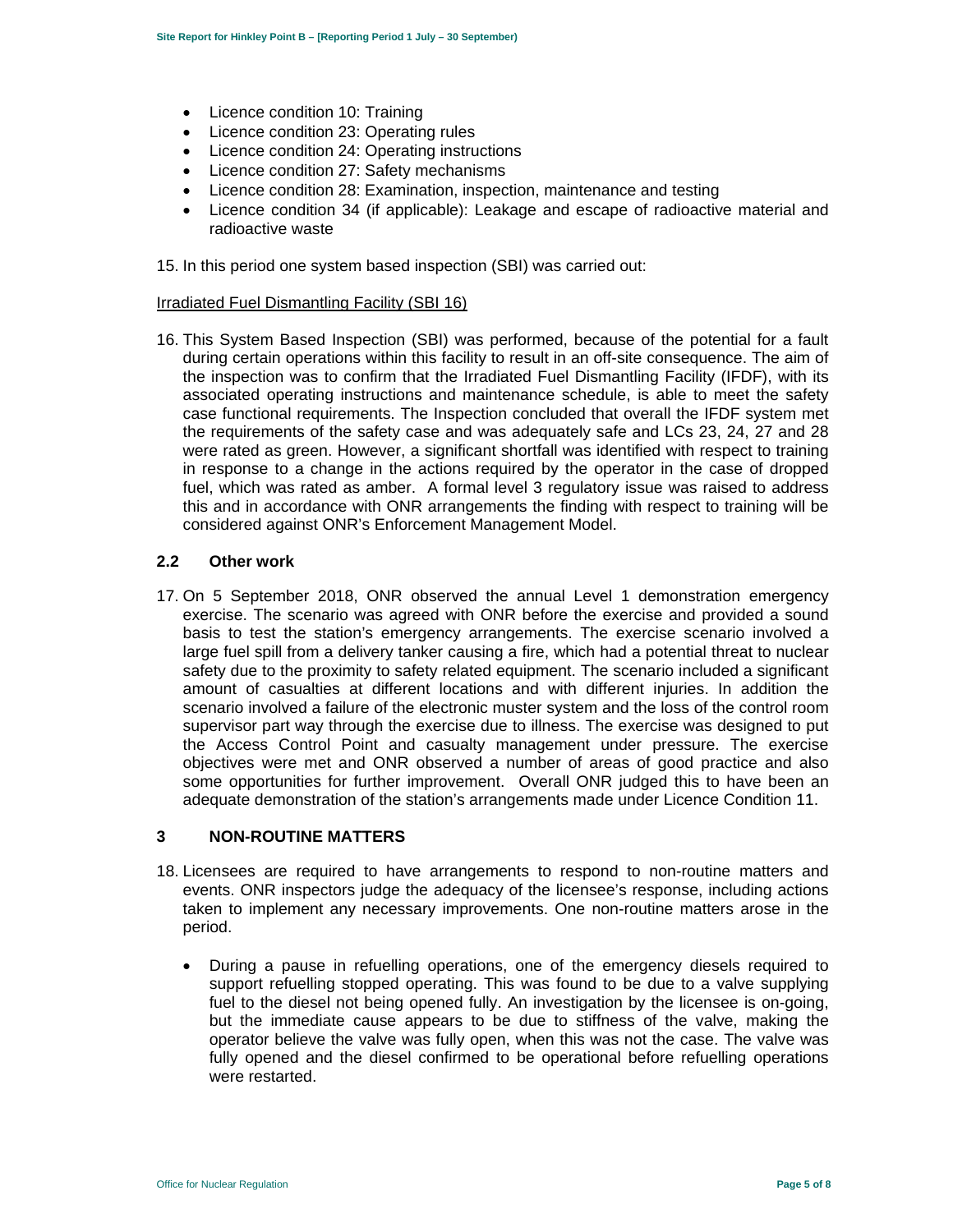#### **4 REGULATORY ACTIVITY**

19. ONR may issue formal documents to ensure compliance with regulatory requirements. Under nuclear site licence conditions, ONR issues regulatory documents, which either permit an activity or require some form of action to be taken; these are usually collectively termed 'Licence Instruments' (LIs), but can take other forms. In addition, inspectors may take a range of enforcement actions, to include issuing an Enforcement Notice. No licence instruments or enforcement notices were issued during the period:

#### **Table 1 Licence Instruments and Enforcement Notices Issued by ONR during this period**

| <b>Date</b> | Type | <b>Ref No</b> | <b>Description</b> |
|-------------|------|---------------|--------------------|
|             |      |               |                    |

Reports detailing the above regulatory decisions can be found on the ONR website at <http://www.onr.org.uk/pars>/.

20. During the period of this report, the ONR notified EDF Energy Nuclear Generation Ltd and Doosan Babcock Ltd, a contractor on the site, of its intention to prosecute both companies. The charges relate to an incident on 12 April 2017 at Hinkley Point B which resulted in injury to a Doosan Babcock Ltd employee. The incident was a conventional health and safety matter and there was no radiological risk to workers or the public. EDF Energy Nuclear Generation Ltd will be prosecuted for offences under the Health & Safety at Work etc. Act 1974, section 3(1), and Doosan Babcock Ltd for offences under the Work at Height Regulations 2005, Regulation 4(1). The decision to prosecute followed an investigation into the incident by ONR. At a hearing at Taunton Magistrates Court on 10 October, 2018, both EDF Energy Nuclear Generation and Doosan Babcock pleaded guilty to the charges. The case was then committed for sentencing at Taunton Crown Court with an initial hearing date set for 16 November, although this date is subject to change.

#### **5 NEWS FROM ONR**

## **Stakeholder Engagement**

- 21. As part of our continued stakeholder engagement work, in June we welcomed finance professionals from a number of nuclear site licensees and dutyholders to seminars in London and Birmingham. Led by our Finance Director, Sarah High, we hosted the seminars to provide the industry with a better understanding of our charging methodology, the principles we apply, and how the charging process works. To accompany the seminars we have also published a new booklet  $-$  How we charge for Nuclear Regulation – which is available on our website.
- 22. In August our Chief Nuclear Inspector Mark Foy and Deputy Chief Inspector Mina Golshan, hosted a webinar for stakeholders on the outcomes of the UK report to the Joint Convention. This is a new channel of communication which we have introduced and further webinars are planned for November and February 2019. If you would like to find out more, please contact the ONR Communications team (contact@onr.gov.uk)
- normally addressed via Site Stakeholder Groups. We are always keen to engage with a 23. The next ONR/NGO engagement forum took place on 11 October in London. This is a forum to discuss strategic, cross-cutting regulatory matters. Site specific matters are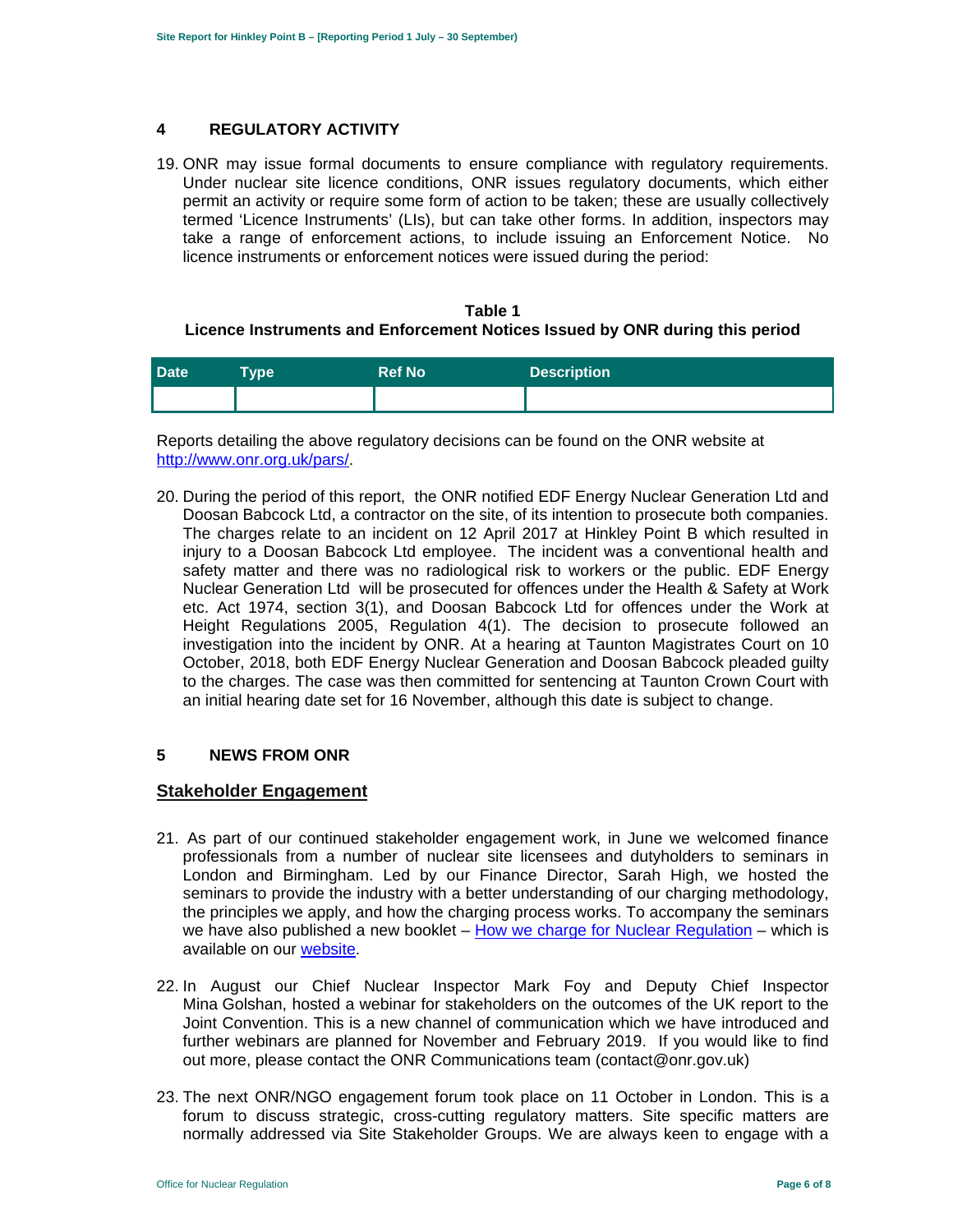range of stakeholders and groups on nuclear safety and security issues, so if you do represent a nuclear-interest Non-Governmental Organisation, and are not already involved through our forum or via a Site Stakeholder Group, then please get in touch with the ONR Communications team for further details, via contact@onr.gov.uk

# **Regulatory News**

24. On 25 July we announced our decision to prosecute the Atomic Weapons E for offences under Section 2 (1)\* of the Health and Safety at Work etc. Act (1974). This charge related to an electrical incident on 27 June 2017 which resulted in injury to an AWE employee. The incident was a conventional health and safety matter and there was no radiological risk to workers or the public. At a court hearing on 18 September, AWE pleaded guilty to the charge. Sentencing has been adjourned until 9 November 2018.

# **Corporate News**

- profile, and that of the industries from which we have historically recruited. ONR is 25. In July we published our second gender pay report. The organisation-wide results show that ONR has a mean gender pay gap of 35.2%, which is wider than last year, although it is broadly similar to the rest of the UK nuclear industry and anticipated given our workforce committed to addressing this issue and continues to focus on improving diversity and inclusion.
- 26. We have recently published our Statement of civil incidents meeting the Ministerial Reportable Criteria (MRC) reported to ONR - Q2 2018 (1 April 2018 to 30 June 2018).Full details are available on our website.
- 27. Our Chief Executive, Adriènne Kelbie, has agreed a three-year contract extension, taking her term of employment to January 2022.
- 28. The Department for Work and Pensions has started the process for recruiting a new ONR Chair (further details can be found on the public appointments website).The current Chair, Nick Baldwin CBE, will remain in office until 31.3.19.